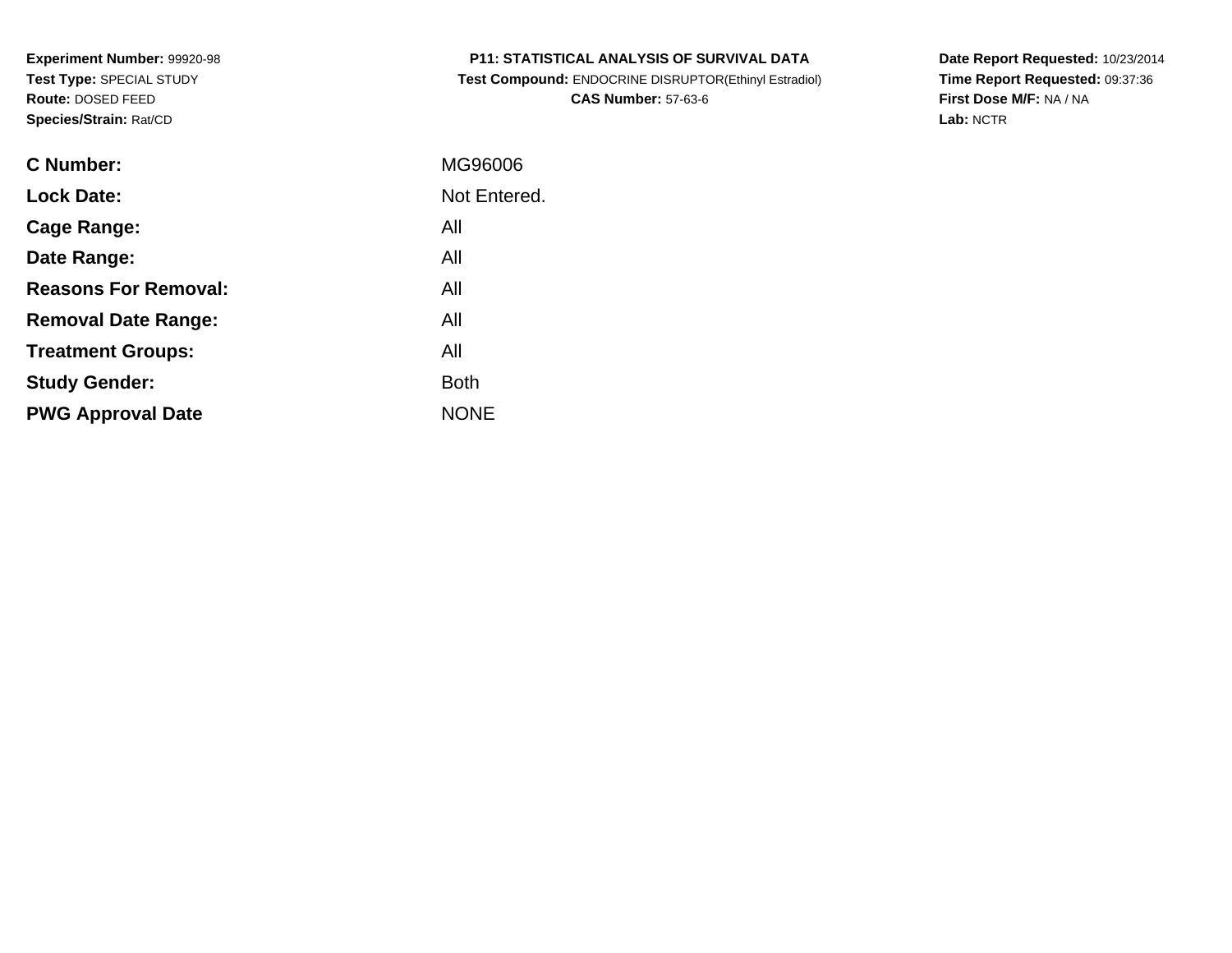# **P11: STATISTICAL ANALYSIS OF SURVIVAL DATA**

 **Test Compound:** ENDOCRINE DISRUPTOR(Ethinyl Estradiol)**CAS Number:** 57-63-6

**Date Report Requested:** 10/23/2014**Time Report Requested:** 09:37:36**First Dose M/F:** NA / NA**Lab:** NCTR

#### **Male RAT FIRST TERMINAL SACRIFICE AT 160 DAYSINDIVIDUAL SURVIVAL TIMES (DAYS)**

|                                                                                                              |                     | INDIVIDUAL SURVIVAL TIMES (DATS) |                    |  |
|--------------------------------------------------------------------------------------------------------------|---------------------|----------------------------------|--------------------|--|
| <b>CONTROL</b><br>$DOSE = F1$<br><b>TOTAL 25</b><br>UNCENSORED DEATH DAYS                                    | UNCENSORED DEATHS 0 | CENSORED DEATHS 0                | <b>TERMINAL 25</b> |  |
| none<br><b>CENSORED DEATH DAYS</b><br>none                                                                   |                     |                                  |                    |  |
| $DOSE = F1$<br><b>2.0 PPB</b><br><b>TOTAL 25</b><br>UNCENSORED DEATH DAYS                                    | UNCENSORED DEATHS 0 | CENSORED DEATHS 0                | <b>TERMINAL 25</b> |  |
| none<br><b>CENSORED DEATH DAYS</b><br>none                                                                   |                     |                                  |                    |  |
| $DOSE = F1$<br><b>10 PPB</b><br>TOTAL 25<br><b>UNCENSORED DEATH DAYS</b>                                     | UNCENSORED DEATHS 0 | CENSORED DEATHS 0                | <b>TERMINAL 25</b> |  |
| none<br><b>CENSORED DEATH DAYS</b><br>none                                                                   |                     |                                  |                    |  |
| $DOSE = F1$<br><b>50 PPB</b><br>TOTAL 26<br><b>UNCENSORED DEATH DAYS</b><br>98<br><b>CENSORED DEATH DAYS</b> | UNCENSORED DEATHS 1 | CENSORED DEATHS 0                | <b>TERMINAL 25</b> |  |
| none                                                                                                         |                     |                                  |                    |  |

(A) FIRST TERMINAL SACRIFICE

(B) THE FIRST ENTRY IS THE TREND TEST (TARONE, 1975) RESULT. SUBSEQUENT ENTRIES ARE THE RESULTS OF PAIRWISE TESTS (COX, 1972). NEGATIVE TRENDS ARE INDICATED BY "N".

(C) MEAN OF ALL UNCENSORED DEATHS PRIOR TO TERMINAL SACRIFICE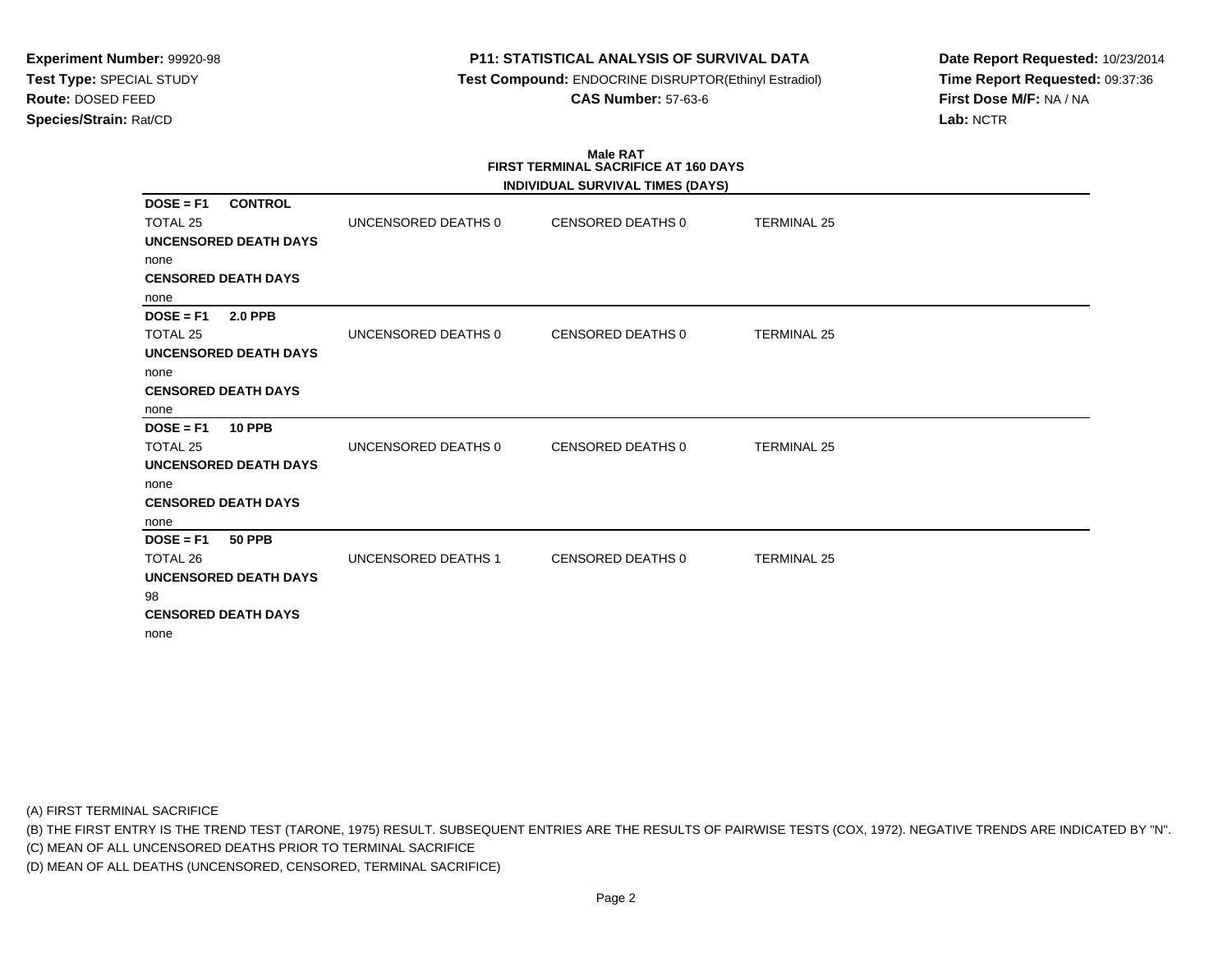### **P11: STATISTICAL ANALYSIS OF SURVIVAL DATA**

**Test Compound:** ENDOCRINE DISRUPTOR(Ethinyl Estradiol)

**CAS Number:** 57-63-6

**Date Report Requested:** 10/23/2014**Time Report Requested:** 09:37:36**First Dose M/F:** NA / NA**Lab:** NCTR

### **Male RATFIRST TERMINAL SACRIFICE AT 160 DAYS**

#### **KAPLAN-MEIER SURVIVAL PROBABILITY ESTIMATES (%)**

| <b>DOSE</b> |                | TIME (DAYS) |       |       |       |       |       |       |       |       |        |
|-------------|----------------|-------------|-------|-------|-------|-------|-------|-------|-------|-------|--------|
|             |                | 16          | -32   | 48    | 64    | 80    | 96    | 112   | 128   | 144   | 160(A) |
| F1          | <b>CONTROL</b> | 100.0       | 100.0 | 100.0 | 100.0 | 100.0 | 100.0 | 100.0 | 100.0 | 100.0 | 100.0  |
| F1.         | <b>2.0 PPB</b> | 100.0       | 100.0 | 100.0 | 100.0 | 100.0 | 100.0 | 100.0 | 100.0 | 100.0 | 100.0  |
| F1          | <b>10 PPB</b>  | 100.0       | 100.0 | 100.0 | 100.0 | 100.0 | 100.0 | 100.0 | 100.0 | 100.0 | 100.0  |
| F1          | <b>50 PPB</b>  | 100.0       | 100.0 | 100.0 | 100.0 | 100.0 | 100.0 | 96.2  | 96.2  | 96.2  | 96.2   |

(A) FIRST TERMINAL SACRIFICE

(B) THE FIRST ENTRY IS THE TREND TEST (TARONE, 1975) RESULT. SUBSEQUENT ENTRIES ARE THE RESULTS OF PAIRWISE TESTS (COX, 1972). NEGATIVE TRENDS ARE INDICATED BY "N".

(C) MEAN OF ALL UNCENSORED DEATHS PRIOR TO TERMINAL SACRIFICE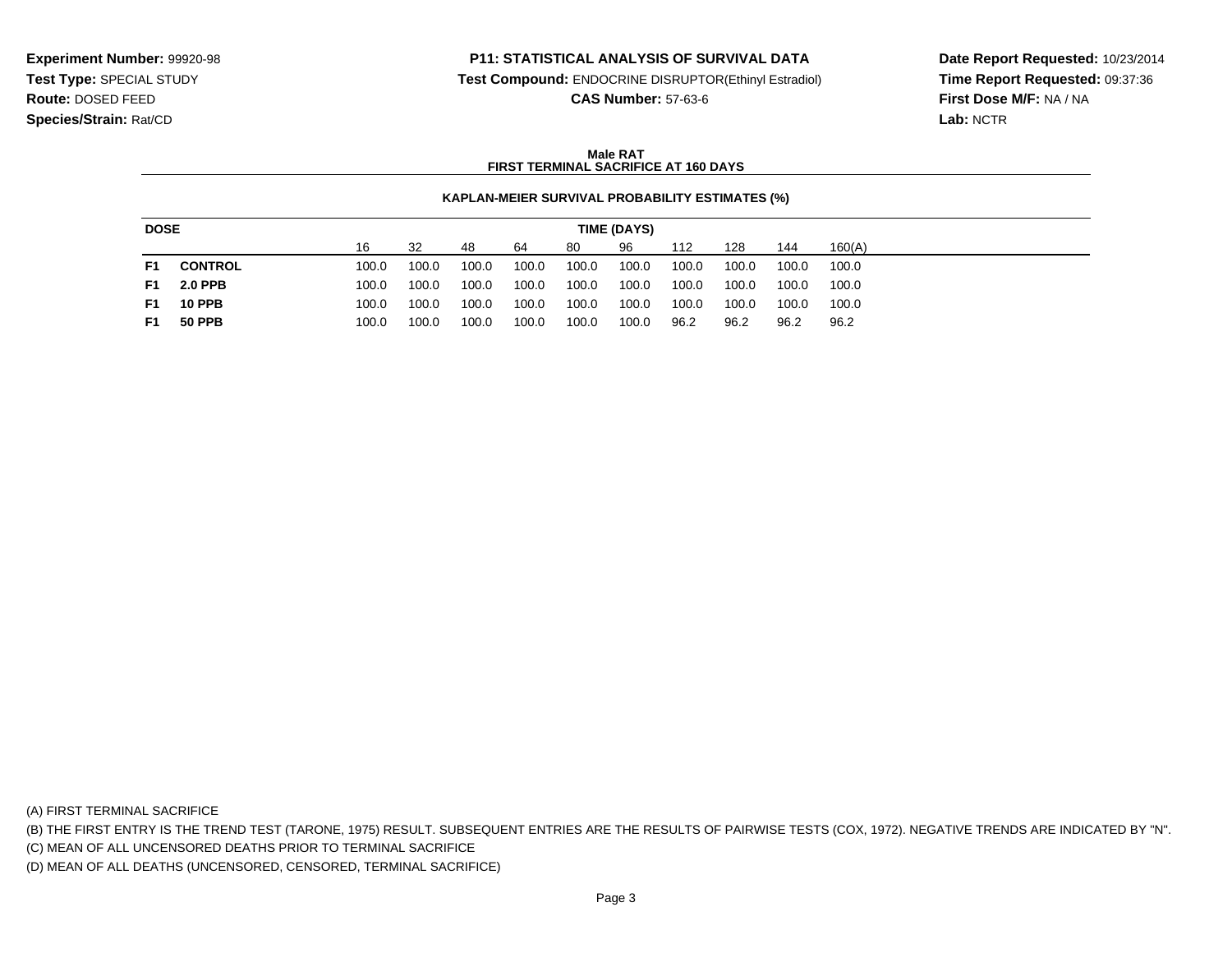# **P11: STATISTICAL ANALYSIS OF SURVIVAL DATA**

**Test Compound:** ENDOCRINE DISRUPTOR(Ethinyl Estradiol)

**CAS Number:** 57-63-6

**Date Report Requested:** 10/23/2014**Time Report Requested:** 09:37:36**First Dose M/F:** NA / NA**Lab:** NCTR

#### **Male RATFIRST TERMINAL SACRIFICE AT 160 DAYS**

### **SURVIVAL SUMMARY STATISTICS**

| <b>DOSE</b>                           | <b>CONTROL</b><br>F <sub>1</sub> | <b>2.0 PPB</b><br>F1. | <b>10 PPB</b><br>F1. | <b>50 PPB</b><br>F <sub>1</sub> |  |
|---------------------------------------|----------------------------------|-----------------------|----------------------|---------------------------------|--|
| SURVIVAL AT END OF STUDY              | 100.0%                           | 100.0%                | 100.0%               | 96.2%                           |  |
| (KAPLAN-MEIER)                        |                                  |                       |                      |                                 |  |
| <b>SIGNIFICANCE (B)</b>               | $P=0.489$                        | $- - - - -$           | -----                | $P = 1.000$                     |  |
| (LIFE TABLE)                          |                                  |                       |                      |                                 |  |
| <b>MEAN DAY OF NATURAL DEATHS (C)</b> |                                  |                       |                      | 98.0                            |  |
| (STANDARD ERROR)                      | (.)                              |                       | (.)                  | (.)                             |  |
| <b>MEAN LIFE SPAN (D)</b>             | 160.0                            | 160.0                 | 160.0                | 157.6                           |  |
| (STANDARD ERROR)                      | (0.0)                            | (0.0)                 | (0.0)                | (2.4)                           |  |

(A) FIRST TERMINAL SACRIFICE

(B) THE FIRST ENTRY IS THE TREND TEST (TARONE, 1975) RESULT. SUBSEQUENT ENTRIES ARE THE RESULTS OF PAIRWISE TESTS (COX, 1972). NEGATIVE TRENDS ARE INDICATED BY "N".

(C) MEAN OF ALL UNCENSORED DEATHS PRIOR TO TERMINAL SACRIFICE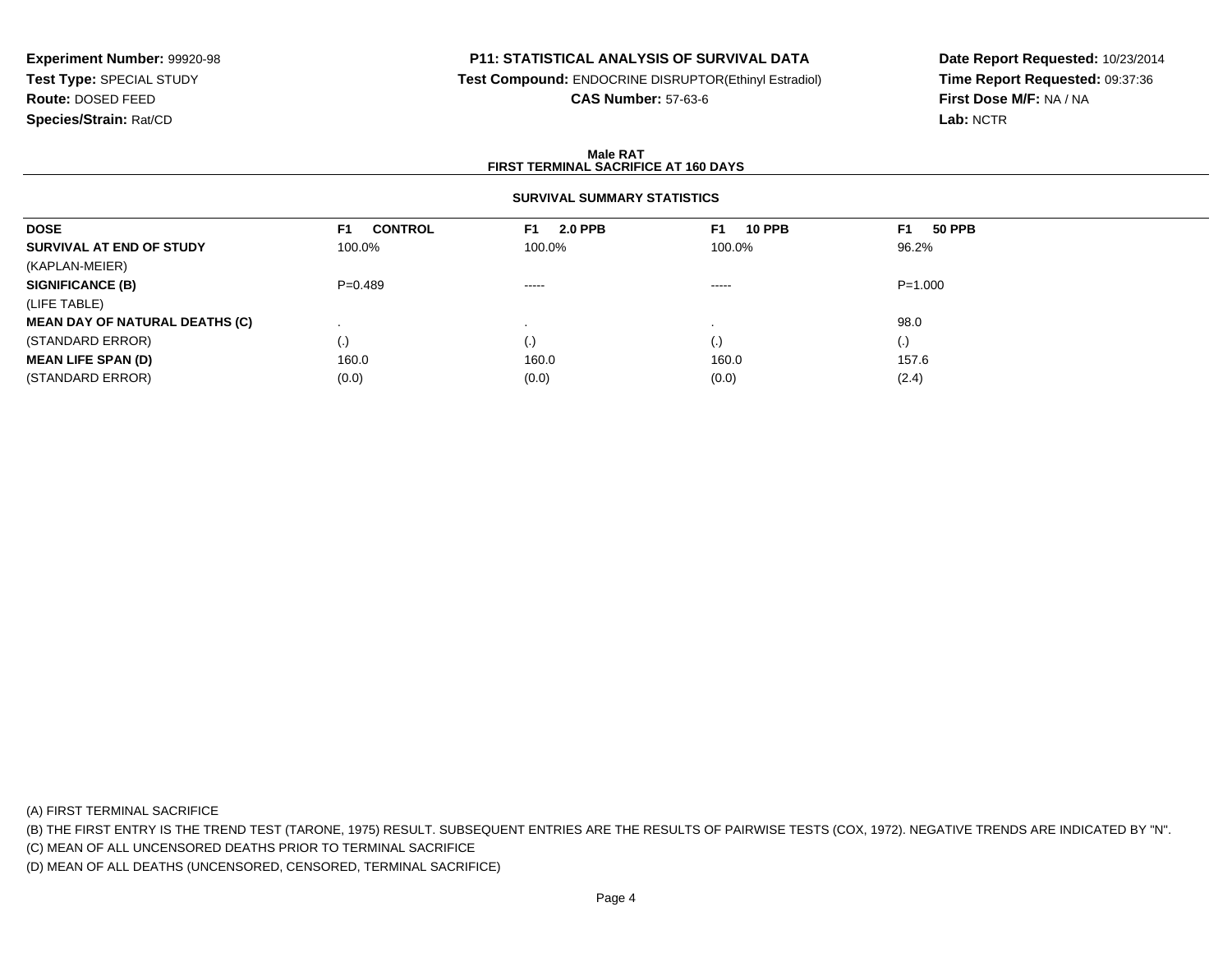### **P11: STATISTICAL ANALYSIS OF SURVIVAL DATA**

 **Test Compound:** ENDOCRINE DISRUPTOR(Ethinyl Estradiol)**CAS Number:** 57-63-6

**Date Report Requested:** 10/23/2014**Time Report Requested:** 09:37:36**First Dose M/F:** NA / NA**Lab:** NCTR

#### **Female RAT FIRST TERMINAL SACRIFICE AT 159 DAYSINDIVIDUAL SURVIVAL TIMES (DAYS)**

|                                                                               |                     | INDIVIDUAL SURVIVAL TIMES (DATS) |                    |  |
|-------------------------------------------------------------------------------|---------------------|----------------------------------|--------------------|--|
| <b>CONTROL</b><br>$DOSE = F1$<br>TOTAL <sub>25</sub><br>UNCENSORED DEATH DAYS | UNCENSORED DEATHS 0 | CENSORED DEATHS 0                | <b>TERMINAL 25</b> |  |
| none<br><b>CENSORED DEATH DAYS</b>                                            |                     |                                  |                    |  |
| none                                                                          |                     |                                  |                    |  |
| $DOSE = F1$<br><b>2.0 PPB</b><br>TOTAL 25<br>UNCENSORED DEATH DAYS            | UNCENSORED DEATHS 0 | CENSORED DEATHS 0                | <b>TERMINAL 25</b> |  |
| none<br><b>CENSORED DEATH DAYS</b><br>none                                    |                     |                                  |                    |  |
| $DOSE = F1$<br><b>10 PPB</b>                                                  |                     |                                  |                    |  |
| TOTAL 25                                                                      | UNCENSORED DEATHS 0 | CENSORED DEATHS 0                | <b>TERMINAL 25</b> |  |
| <b>UNCENSORED DEATH DAYS</b>                                                  |                     |                                  |                    |  |
| none<br><b>CENSORED DEATH DAYS</b><br>none                                    |                     |                                  |                    |  |
| $DOSE = F1$<br><b>50 PPB</b>                                                  |                     |                                  |                    |  |
| TOTAL 25                                                                      | UNCENSORED DEATHS 0 | CENSORED DEATHS 0                | <b>TERMINAL 25</b> |  |
| <b>UNCENSORED DEATH DAYS</b><br>none                                          |                     |                                  |                    |  |
| <b>CENSORED DEATH DAYS</b><br>none                                            |                     |                                  |                    |  |

(A) FIRST TERMINAL SACRIFICE

(B) THE FIRST ENTRY IS THE TREND TEST (TARONE, 1975) RESULT. SUBSEQUENT ENTRIES ARE THE RESULTS OF PAIRWISE TESTS (COX, 1972). NEGATIVE TRENDS ARE INDICATED BY "N".

(C) MEAN OF ALL UNCENSORED DEATHS PRIOR TO TERMINAL SACRIFICE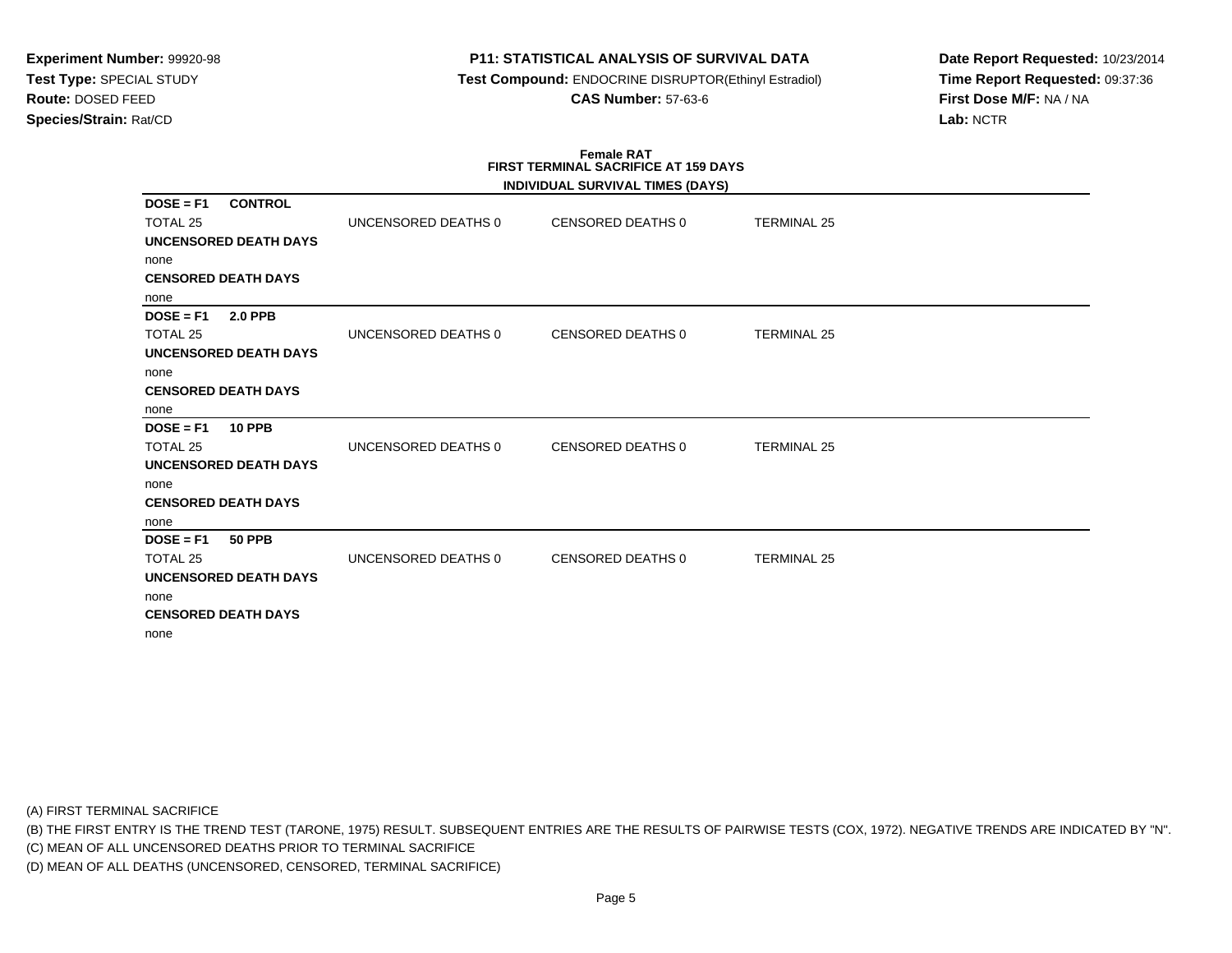### **P11: STATISTICAL ANALYSIS OF SURVIVAL DATA**

**Test Compound:** ENDOCRINE DISRUPTOR(Ethinyl Estradiol)

**CAS Number:** 57-63-6

**Date Report Requested:** 10/23/2014**Time Report Requested:** 09:37:36**First Dose M/F:** NA / NA**Lab:** NCTR

#### **Female RATFIRST TERMINAL SACRIFICE AT 159 DAYS**

#### **KAPLAN-MEIER SURVIVAL PROBABILITY ESTIMATES (%)**

| <b>DOSE</b> |                | TIME (DAYS) |       |       |       |       |       |       |       |       |        |
|-------------|----------------|-------------|-------|-------|-------|-------|-------|-------|-------|-------|--------|
|             |                | 16          | 32    | 48    | 64    | 80    | 96    | 112   | 128   | 144   | 159(A) |
| F1          | <b>CONTROL</b> | 100.0       | 100.0 | 100.0 | 100.0 | 100.0 | 100.0 | 100.0 | 100.0 | 100.0 | 100.0  |
| F1.         | <b>2.0 PPB</b> | 100.0       | 100.0 | 100.0 | 100.0 | 100.0 | 100.0 | 100.0 | 100.0 | 100.0 | 100.0  |
| F1          | <b>10 PPB</b>  | 100.0       | 100.0 | 100.0 | 100.0 | 100.0 | 100.0 | 100.0 | 100.0 | 100.0 | 100.0  |
| F1          | <b>50 PPB</b>  | 100.0       | 100.0 | 100.0 | 100.0 | 100.0 | 100.0 | 100.0 | 100.0 | 100.0 | 100.0  |

(A) FIRST TERMINAL SACRIFICE

(B) THE FIRST ENTRY IS THE TREND TEST (TARONE, 1975) RESULT. SUBSEQUENT ENTRIES ARE THE RESULTS OF PAIRWISE TESTS (COX, 1972). NEGATIVE TRENDS ARE INDICATED BY "N".

(C) MEAN OF ALL UNCENSORED DEATHS PRIOR TO TERMINAL SACRIFICE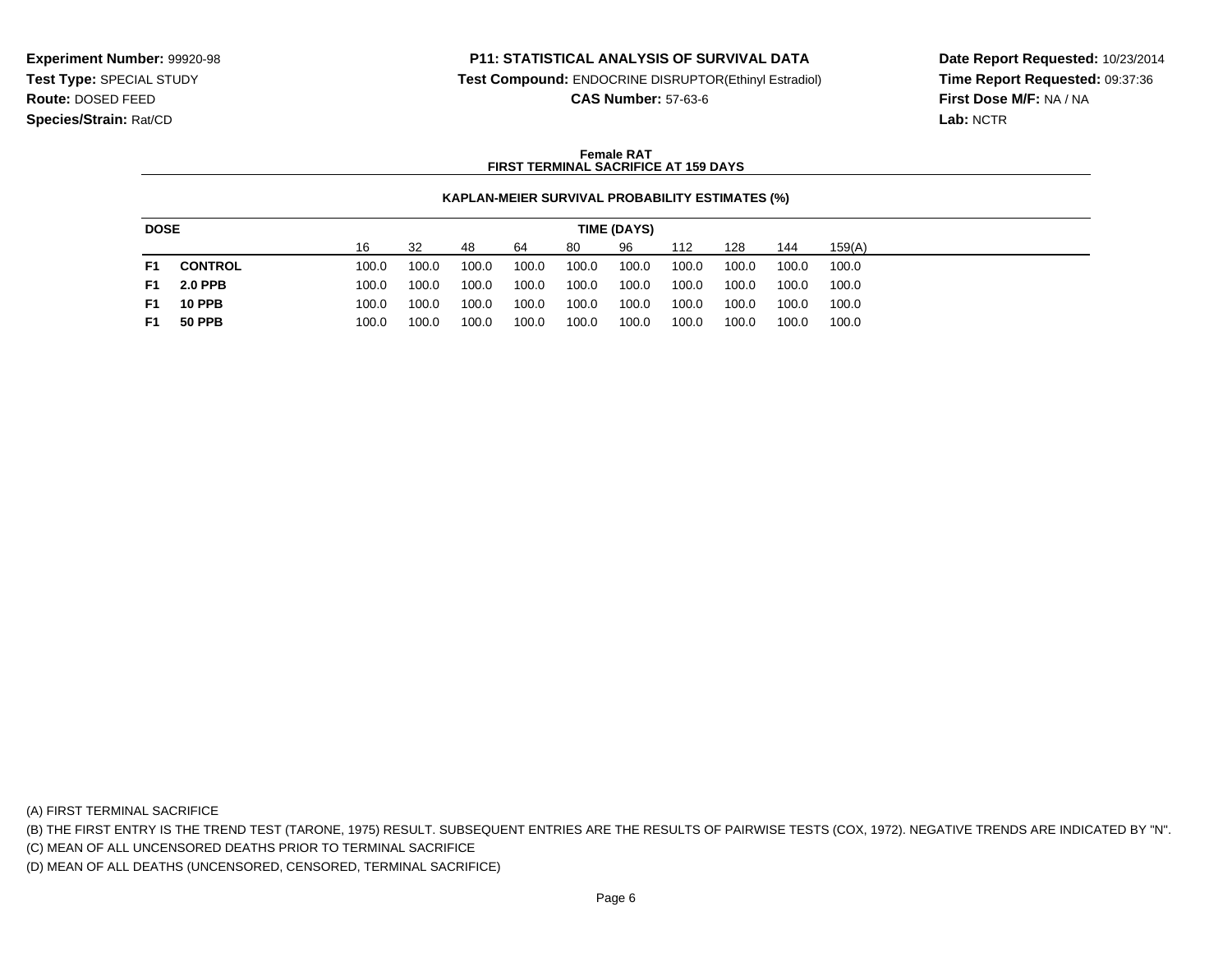### **P11: STATISTICAL ANALYSIS OF SURVIVAL DATA**

**Test Compound:** ENDOCRINE DISRUPTOR(Ethinyl Estradiol)

**CAS Number:** 57-63-6

**Date Report Requested:** 10/23/2014**Time Report Requested:** 09:37:36**First Dose M/F:** NA / NA**Lab:** NCTR

#### **Female RATFIRST TERMINAL SACRIFICE AT 159 DAYS**

### **SURVIVAL SUMMARY STATISTICS**

| <b>CONTROL</b><br>F1.  | <b>2.0 PPB</b><br>F1. | <b>10 PPB</b> | <b>50 PPB</b><br>F1       |
|------------------------|-----------------------|---------------|---------------------------|
| 100.0%                 | 100.0%                |               | 100.0%                    |
|                        |                       |               |                           |
| $\cdots \cdots \cdots$ | $- - - - -$           |               | ------                    |
|                        |                       |               |                           |
|                        |                       |               |                           |
| (.)                    | $\cdot$ ,             | (.)           | (.)                       |
| 159.0                  | 159.0                 | 159.0         | 159.0                     |
| (0.0)                  | (0.0)                 | (0.0)         | (0.0)                     |
|                        |                       |               | F1.<br>100.0%<br>$\cdots$ |

(A) FIRST TERMINAL SACRIFICE

(B) THE FIRST ENTRY IS THE TREND TEST (TARONE, 1975) RESULT. SUBSEQUENT ENTRIES ARE THE RESULTS OF PAIRWISE TESTS (COX, 1972). NEGATIVE TRENDS ARE INDICATED BY "N".

(C) MEAN OF ALL UNCENSORED DEATHS PRIOR TO TERMINAL SACRIFICE